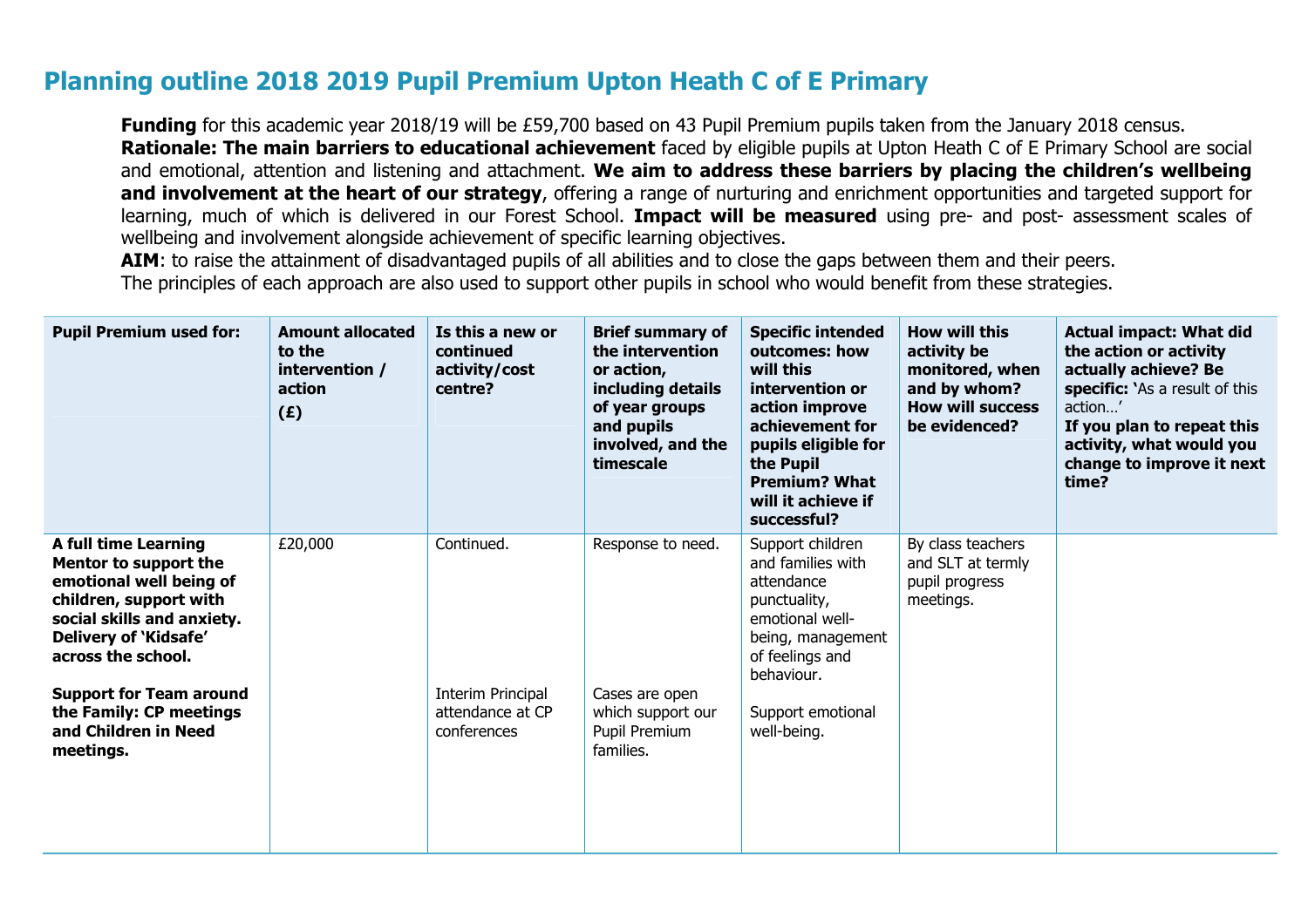| Lunchtime club to support<br>pupils                                                                                                                           | £1000   | Continued | Supporting children<br>at lunchtime giving<br>them opportunities<br>to discuss anxieties<br>and concerns.                                                                                                                                         | Improved self<br>esteem, behaviours<br>for learning,<br>attainment and<br>progress.                                                                                            | Quarterly pupil<br>progress and<br>attainment meeting<br>with SLT.                                                                   |  |
|---------------------------------------------------------------------------------------------------------------------------------------------------------------|---------|-----------|---------------------------------------------------------------------------------------------------------------------------------------------------------------------------------------------------------------------------------------------------|--------------------------------------------------------------------------------------------------------------------------------------------------------------------------------|--------------------------------------------------------------------------------------------------------------------------------------|--|
| <b>Enrichment Club</b>                                                                                                                                        | £1000   | continued | Led by 'Passion for<br>Learning.' Careful<br>consideration given<br>to which children<br>will be invited to<br>attend. Currently<br>children from Y1 to<br>Y6 access the Club.                                                                    | Provide children<br>with enrichment<br>activities to which<br>they otherwise may<br>not have access. To<br>improve personal<br>social and emotional<br>wellbeing.              | Bi-annual reports to<br><b>Interim Vice</b><br>Principal and shared<br>with SLT.                                                     |  |
| <b>Enrichment</b><br>activities/offers:£50<br>worth of<br>products/services for<br>every FSM/CIC/AFC<br><b>Contributions to</b><br>residential/school visits. | £3,000  | continued | Subsidies for<br>families requiring<br>additional funding<br>with the intention<br>that all pupil<br>premium children<br>attend school<br>visits/residentials.                                                                                    | Improved self<br>esteem, behaviours<br>for learning,<br>attainment and<br>progress.<br>All pupils will be on<br>track to achieve or<br>exceed their end of<br>year target.     | Quarterly pupil<br>progress and<br>attainment meeting<br>with SLT                                                                    |  |
| <b>Forest School class</b><br>teacher support<br>Led by two FS leads                                                                                          | £25,000 | Continued | Developing<br>respectful, positive<br>relationships<br>through the Forest<br>School Curriculum,<br>and capitalising on<br>these special<br>opportunities to<br>focus on our PP<br>children, discuss<br>their learning and<br>offer extra support. | Improved self<br>esteem, behaviours<br>for learning,<br>attainment and<br>progress.                                                                                            | Quarterly pupil<br>progress and<br>attainment meeting<br>with SLT.<br>Use of the Leuvens<br>Scales of Well Being<br>and Involvement. |  |
| <b>Wellcomm language</b><br>support in EYFS                                                                                                                   | £8,000  | new       | 1:1 screening, then<br>small group follow<br>up activities                                                                                                                                                                                        | This programme<br>identifies children<br>with potential<br>language difficulties<br>and offers a range<br>of customised<br>intervention<br>activities to help<br>support their | By EYFS leads.<br>Quarterly pupil<br>progress and<br>attainment meeting<br>with SLT.                                                 |  |